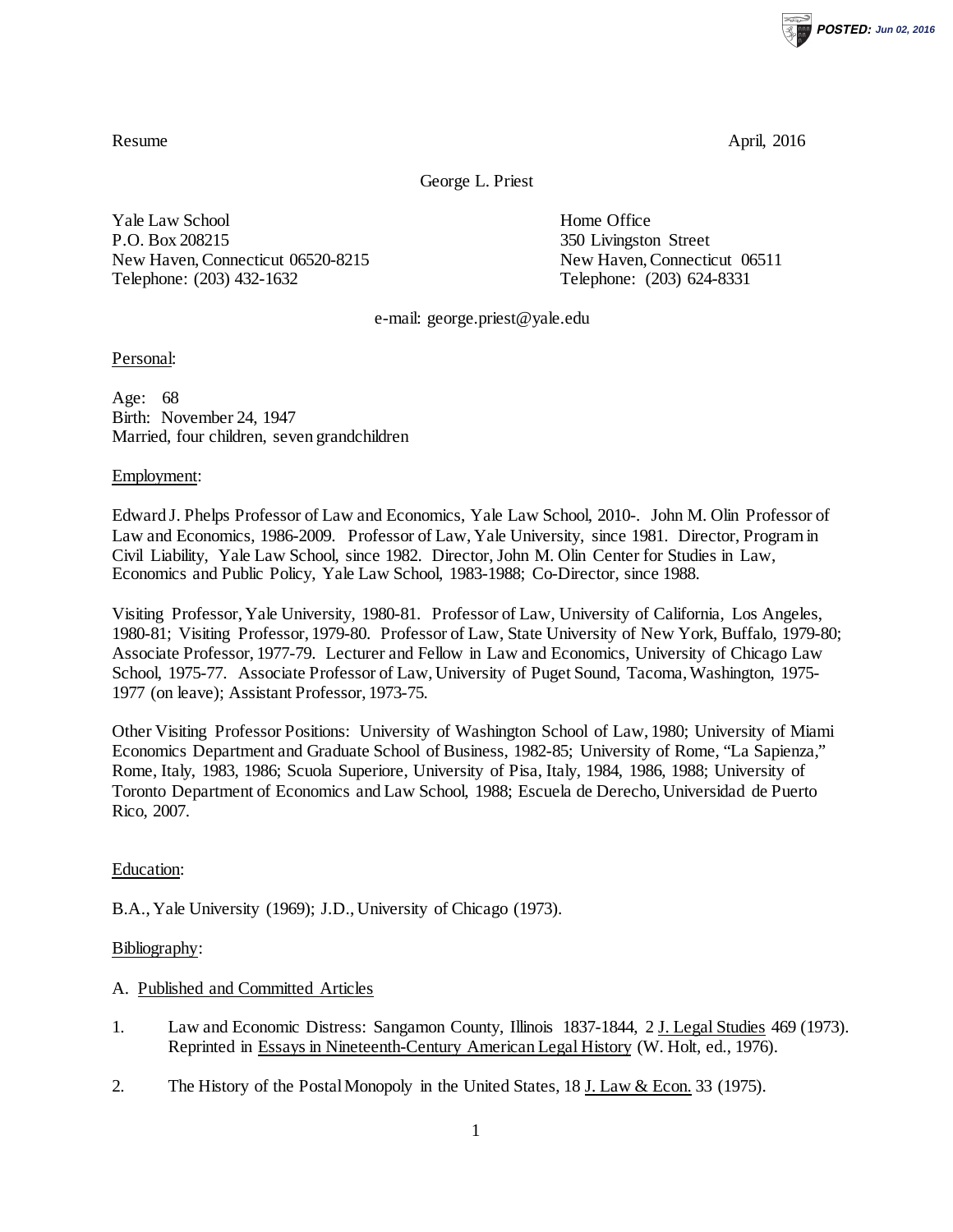- 3. The Common Law Process and the Selection of Efficient Rules, 6 J. Legal Studies 65 (1977).
- 4. Cartels and Patent License Arrangements, 20 J. Law & Econ. 309 (1977). Reprinted in 8 J. Rep. for Antitrust Law & Econ. 357 (1979).
- 5. Breach and Remedy for the Tender of Nonconforming Goods under the Uniform Commercial Code: An Economic Approach, 91 Harv. L. Rev. 960 (1978). Excerpts reprinted in Economic Readings in Contract Law (Posner & Kronman eds., 1978).
- 6. Selective Characteristics of Litigation, 9 J. Legal Studies 399 (1980).
- 7. The Structure and Administration of the Magnuson-Moss Warranty Act, in Economic Regulation and Consumer Welfare: The Federal Trade Commission in the 1970's (Clarkson and Muris eds., Cambridge U. Press, 1981).
- 8. The New Scientism in Legal Scholarship: A Comment on Clark and Posner, in Symposium: "Legal Scholarship: Its Nature and Purposes," 90 Yale L.J. 1284 (1981).
- 9. A Theory of the Consumer Product Warranty, 90 Yale L.J. 1297 (1981). Awarded the 1981-82 Prize for Distinguished Scholarship in Law and Economics (University of Miami). Excerpted and reprinted variously.
- 10. Punitive Damages and Enterprise Liability, 56 So. Cal. L. Rev. 123 (1982).
- 11. The Civil Jury: Trends in Trials and Verdicts, Cook County, Illinois, 1960-1979 (with Mark Peterson) (Rand Corp., R-2881-ICJ, 1982). Reprinted 32 Fed. Ins. Counsel Q. 361 (1982).
- 12. Will Uniform Legislation Increase or Decrease the Rate of Injuries from Product Defects?, in Product Liability and Tort Law Reformat 70 (Theberge ed., 1982).
- 13. Regulating the Content and Volume of Litigation: An Economic Analysis, 1 Sup. Ct. Econ. Rev. 163 (1982). Reprinted as Rand Corp., R-3084-ICJ (1983).
- 14. The Best Evidence of the Effect of Products Liability Law on the Accident Rate, 91 Yale L.J. 1386 (1982).
- 15. Social Science Theory and Legal Education: The Law School as University, 33 J. Leg. Ed. 437 (1983).
- 16. The Selection of Disputes for Litigation (with Benjamin Klein), 13 J. Legal Studies 1 (1984). Reprinted as Rand Corp., R-3084-ICJ (1984).
- 17. Law and Economics and Law Reform: A Comment on Barth's Cancer Compensation Proposal, 13 J. Legal Studies 587 (1984).
- 18. Gossiping about Ideas, 93 Yale L.J. 1625 (1984).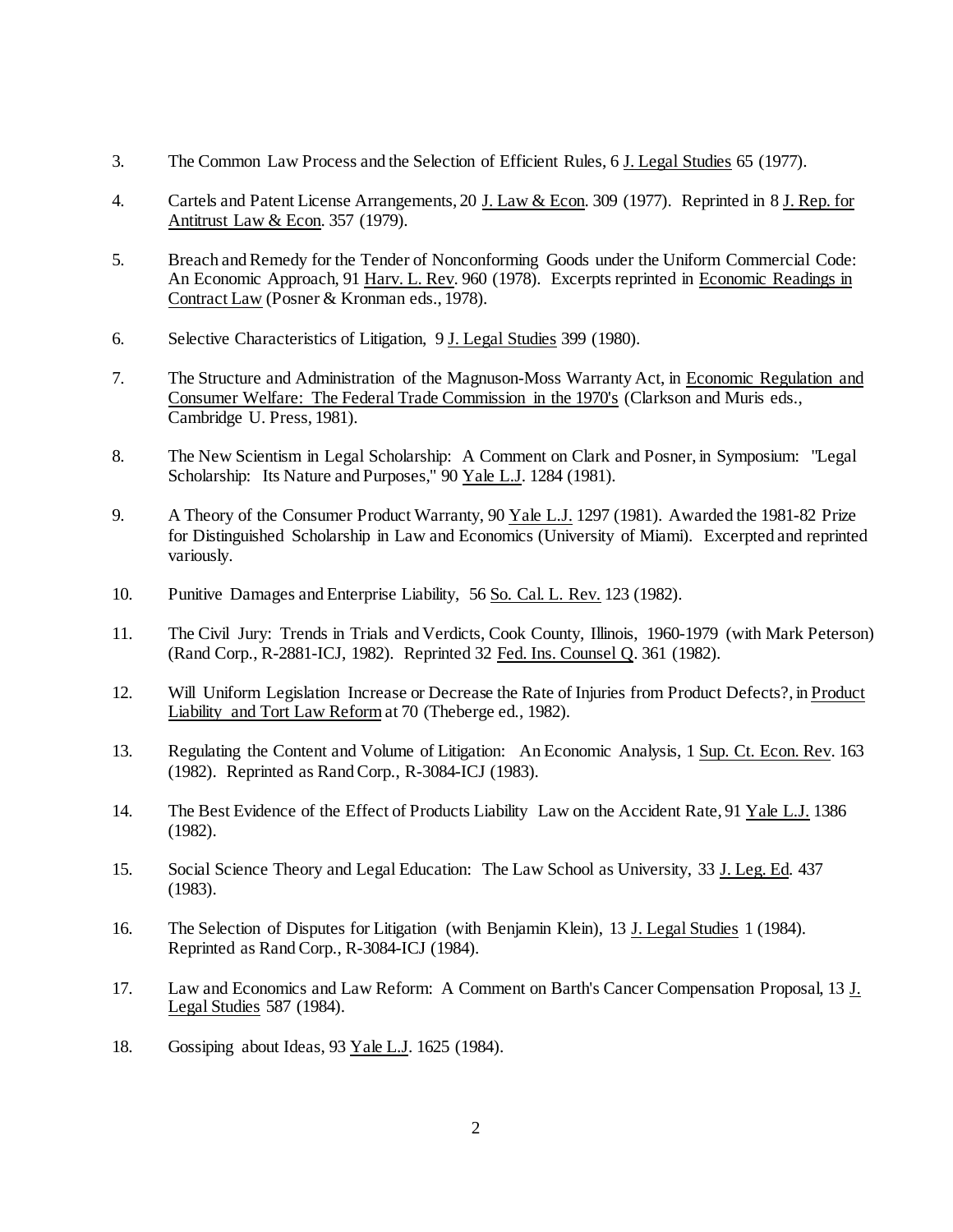- 19. The Economics of Cost and Fee Rules: A Primer, In Health-Related Claims: Can the Tort and Compensation Systems Cope? at 189 (1984).
- 20. Reexamining the Selection Hypothesis, 14 J. Legal Studies 215 (1985).
- 21. Commentary on the Dodd and Gorton Amendments to S-100 (The Kasten Bill) (with Guido Calabresi), Working Paper #34, Program in Civil Liability, Yale Law School, June 1985.
- 22. What Economists Can Tell Lawyers about Intellectual Property, 8 Research in Law & Econ. 19 (1986).
- 23. Introduction, "Critical Issues in Tort Law Reform: A Search for Principles" (with Richard A. Epstein), 14 J. Legal Studies 459 (1985).
- 24. The Invention of Enterprise Liability: A Critical History of the Intellectual Foundations of Modern Tort Law, 14 J. Legal Studies 461 (1985). Excerpted and reprinted variously.
- 25. Legal and Scientific Concepts of Causation, in Causation and Financial Compensation at 475 (Burger, ed. 1986).
- 26. The Personality Theory of Agency Regulation, 3 Yale J. Regulation 391 (1986).
- 27. My Greatest Benefactions, 9 U. Puget Sound L. Rev. 457 (1986).
- 28. Compensation Systems and Tort Law: A Preliminary Comparative Approach in Risk, Compensation, and Liability: The Policy Choices at 161 (C.E.D., 1986).
- 29. The Current Insurance Crisis and Modern Tort Law, 96 Yale L.J. 1521 (1987). Excerpted and reprinted variously.
- 30. Puzzles of the Tort Crisis, 48 Ohio L. Rev. 497 (1987).
- 31. Modern Tort Law and Its Reform, 22 Valparaiso L. Rev. 1 (1987). Reprinted as "El derecho de la responsabilidad extracontractial moderno y su reforma" in La responsabilidad extracontractual at 263 (C.F. Rosenkrantz com. 2005).
- 32. The Liability Crisis: A Diagnosis, Fall 1987 Yale Law Report 2.
- 33. The Disappearance of the Consumer From Modern Products Liability Law, in The Frontier of Research in the Consumer Interest at 771 (Maynes ed., 1988).
- 34. Measuring Legal Change, 3 J. Law, Econ. & Org. 193 (1988).
- 35. The Aims of Privatization, 6 Yale Law & Policy Rev. 1 (1988).
- 36. Satisfying the Multiple Goals of Tort Law, 22 Valparaiso L. Rev. 643 (1988).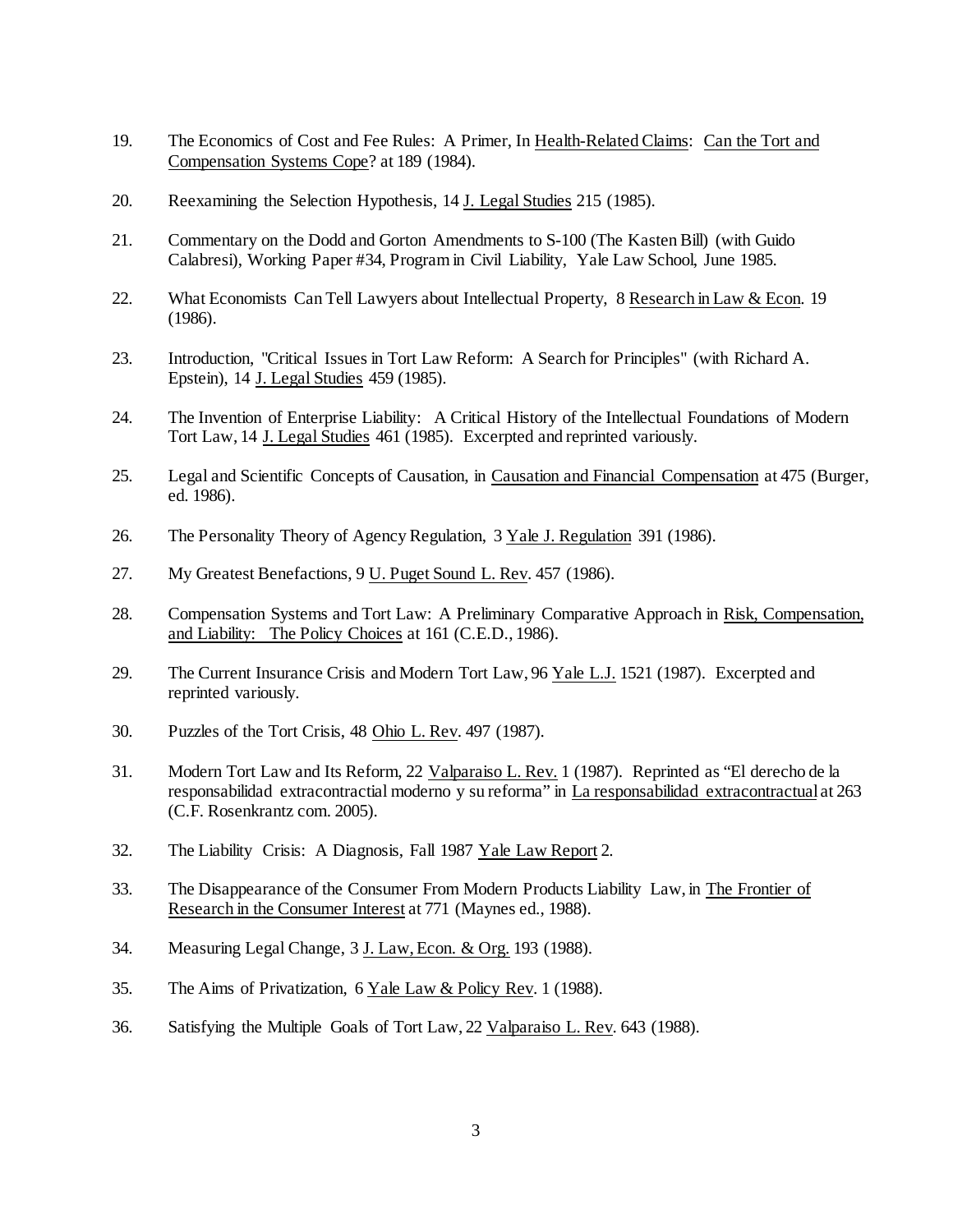- 37. Products Liability Law and the Accident Rate, in Liability: Perspectives and Policy at 184 (Litan & Winston eds., Brookings Inst. 1988).
- 38. Compensation for Personal Injury in the United States, in Compensation for Personal Injury in Sweden and other Countries at 127 (J. Hellner ed., 1988).
- 39. Understanding the Liability Crisis, in New Directions in Liability Law (Proceedings of the Academy of Political Science) at 196 (W. Olson ed., 1988).
- 40. Statement Dissenting and Concurring, American Bar Association, Report of the Commission to Improve the Liability Insurance System at F-1 (1989).
- 41. The Antitrust Suits and the Public Understanding of Insurance, 63 Tulane L. Rev. 999 (1989). Reprinted variously.
- 42. Strict Products Liability: The Original Intent, 10 Cardozo L. Rev. 2301 (1989). Reprinted variously.
- 43. La Controrivoluzione nel Diritto della Responsibilita' da Prodotti negli Stati Uniti d'America (The Counter-Revolution in Products Liability in the United States), 119 Il Foro Italiano 1 (N.4, March 1989).
- 44. Introduction, "Issues in Civil Procedure: Advancing the Dialogue" (with Judyth W. Pendell), 69 Boston U.L. Rev. 467 (1989).
- 45. Private Litigants and the Court Congestion Problem, 69 Boston U. L. Rev. 527 (1989).
- 46. Insurability and Punitive Damages, 40 Alabama L. Rev. 1009 (1989). Excerpted and reprinted variously.
- 47. The Modern Irony of Civil Law: A Memoir of Strict Products Liability in the United States, 9 Tel-Aviv U. Studies in Law 93 (1989).
- 48. The Increasing Division Between Legal Practice and Legal Education, 37 Buff. L. Rev. 681 (1989).
- 49. Crisis Comes to the Insurers: The Modern Misunderstanding of Insurance Policy, 3 Insurance Law Anthology 13 (1989).
- 50. The Continuing Crisis in Liability, 1 Prod. Liability L. J. 243 (1989).
- 51. The Deep Justification for Tort Reform, in Product Liability Reform: Debating the Issues at 7 (Chilton ed., Cen. Study Amer. Bus., No. 98, Washington Univ., St. Louis 1990).
- 52. The New Legal Structure of Risk Control, 119 Daedalus 207 (1990). Reprinted in Risk at 207 (Burger ed., 1993); The International Library of Essays in Law and Society at 205 (Pat O'Malley, ed., 2006).
- 53. L'Assicurazione Obbligatoria per la Circolazione degli Autoveicoli negli Stati Uniti (The Compulsory Automobile Insurance Problem in the United States), 1 Quadrimestre rivista di diritto privato 32 (1990).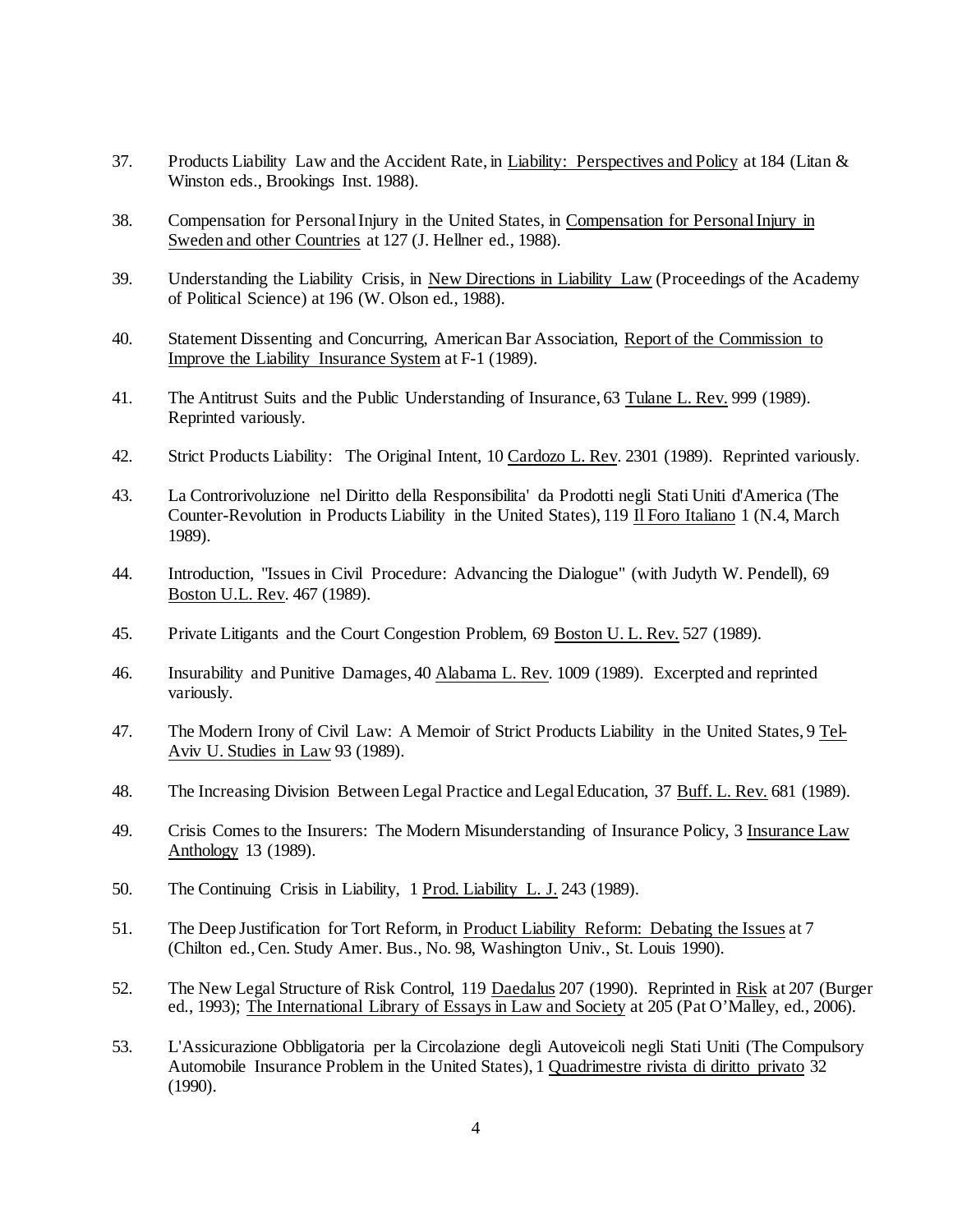- 54. The Role of the Civil Jury in a System of Private Litigation, 1990 U. Chi. Leg. Forum 161 (1990).
- 55. Riding the Tide toward Modern Tort Law: William Prosser's "The Assault upon the Citadel (Strict Liability to the Consumer)", 100 Yale L.J. 1470 (1991).
- 56. Law and Economics after Europe's Revolution, in Economic Analysis of Law: A Collection of Applications (Weigel, ed., 1991).
- 57. The Modern Expansion of Tort Liability: Its Sources, Its Effects, and Its Reform, 5 J. Econ. Perspectives 31 (1991).
- 58. Foreword, "Modern Civil Procedure: Issues in Controversy" (with Judyth W. Pendell), 54 Law and Contemp. Probs. 1 (1991).
- 59. Can Absolute Manufacturer Liability be Defended?, 9 Yale J. on Reg. 237 (1992).
- 60. The Inevitability of Tort Reform, 26 Valparaiso L. Rev. 701 (1992).
- 61. The Triumphs or Failings of Modern Legal Scholarship and the Conditions of its Production, 63 Colorado L. Rev. 725 (1992).
- 62. Justifying the Civil Jury, in Verdict: Assessing the Civil Jury System at 103 (Litan ed., Brookings Institution 1993).
- 63. The Origins of Utility Regulation and the "Theories of Regulation" Debate, 36 J. Law & Econ. 289 (1993). Reprinted in Transaction Cost Economics (Williamson and Masten eds., 1994).
- 64. The Growth of Interdisciplinary Research and the Industrial Structure of the Production of Legal Ideas: A Reply to Judge Edwards, 91 Mich. L. Rev. 1929 (1993).
- 65. Lawyers, Liability, and Law Reform: Effects on American Economic Growth and Trade Competitiveness, 71 Denver U.L. Rev. 115 (1993).
- 66. Economic Problems of Accidents and Compensation, 15 U. Hawaii L. Rev. 544 (1993).
- 67. The Ambiguous Moral Foundations of the Underground Economy, 103 Yale L.J. 2259 (1994).
- 68. Socialism, Eastern Europe, and the Question of the Postal Monopoly in Governing the Postal Service at 54 (American Enterprise Institute, Sidak ed., 1994).
- 69. Contracts Then and Now: An Appreciation of Friedrich Kessler, 104 Yale L.J. 2145 (1995).
- 70. Channeling Civil Litigation: A Comment on Civil Justice Reform in Ontario, in Prospects for Civil Justice at 237, Ontario Law Reform Commission, (1995).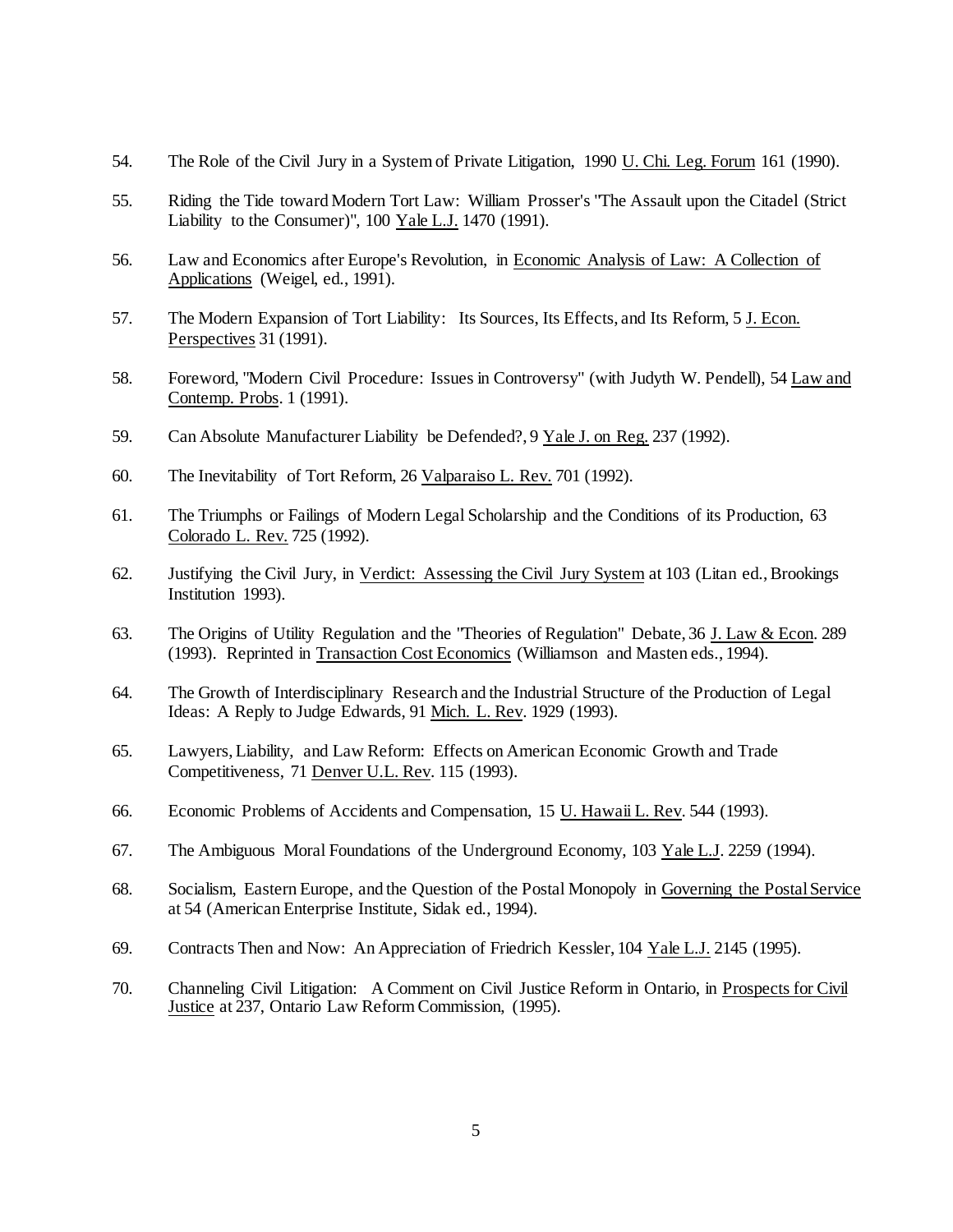- 71. The Government, the Market, and the Problem of Catastrophic Loss, 12 J. Risk & Uncertainty 219 (1996). Reprinted as Les Risques, "Catastrophe": Intervention Publique ou Marchés Concurrentiels?, 34 Risques 69 (Avril-Juin 1998); in Disaster Law at 329 (Daniel A. Farber and Michael Faure, eds. 2010); and in Climate Change and the World Economy (Stern, Dobes, and Jotzo, eds. 2014), series in The International Library of Critical Writings in Economics (Blaug, ed.).
- 72. Punitive Damages Reform: The Case of Alabama, 56 La. L. Rev. 825 (1996). Reprinted as "La reforma del régimen de daños punitivos: el caso de Alabama" in La responsabilidad extracontractual at 301 (C.F. Rosenkrantz com. 2005).
- 73. Procedural versus Substantive Controls of Mass Tort Class Actions, 26 J. Legal Studies 521 (1997).
- 74. Can Privatization Bring Economic Growth to Africa?, in Gerald Bisong Tanyi, Designing Privatization Strategies in Africa: Law, Economics, Practice at ix (1997).
- 75. The American Legal System and the Insurability of Environmental Damage and Catastrophic Loss, 83 Geneva Papers on Risk and Insurance 190 (1997).
- 76. Antitrust Enforcement in the Information Age, 4 Texas Rev. L. & Pol. 141 (1999).
- 77. Henry Manne and the Market Measure of Intellectual Influence, 50 Case Western Reserve L. Rev. 325 (1999).
- 78. The Simple Economics of Civil Procedure, 9 Kansas J. of Law & Pub. Pol. 389 (2000).
- 79. The Economics of Civil Justice Reform Proposals, 9 Kansas J. of Law & Pub. Pol. 401 (2000).
- 80. Controversies Surrounding Class Actions, 9 Kansas J. of Law & Pub. Pol. 481 (2000).
- 81. Pobreza, inequidad y crecimiento económico. Principios básicos (Poverty, Inequality, and Economic Growth: Simple Principles), SELA 1999 Revista Jurídica de la Universidad de Palermo 157 (2000). Reprinted in Felicidad: Un Enfoqua de Derecho y Economiá, (Roemer compl. 2005);
- 82. The Culture of Modern Tort Law, 34 Valparaiso L. Rev. 573 (2000).
- 83. Reflexiones Respecto de la Contratación Masiva, in Por Qué Hay Que Cambiar el Código Civil? at p. 155 (Fernando Cantuarias Salaverry, ed. 2001).
- 84. A Careful Look at the Drama of *Bush v. Gore*, Summer 2001 Yale Law Report 40.
- 85. International Control of Environmental Harm through Regulation and Law, Forward to Lucas Bergkamp, Liability and Environment at xvii (2001).
- 86. The Constitutionality of State Tort Reform Legislation and *Lochner*, 31 Seton Hall L. Rev. 683 (2001).
- 87. Reanalyzing Bush v. Gore: Democratic Accountability and Judicial Overreaching, 72 U. Colo. L. Rev. 953 (2001).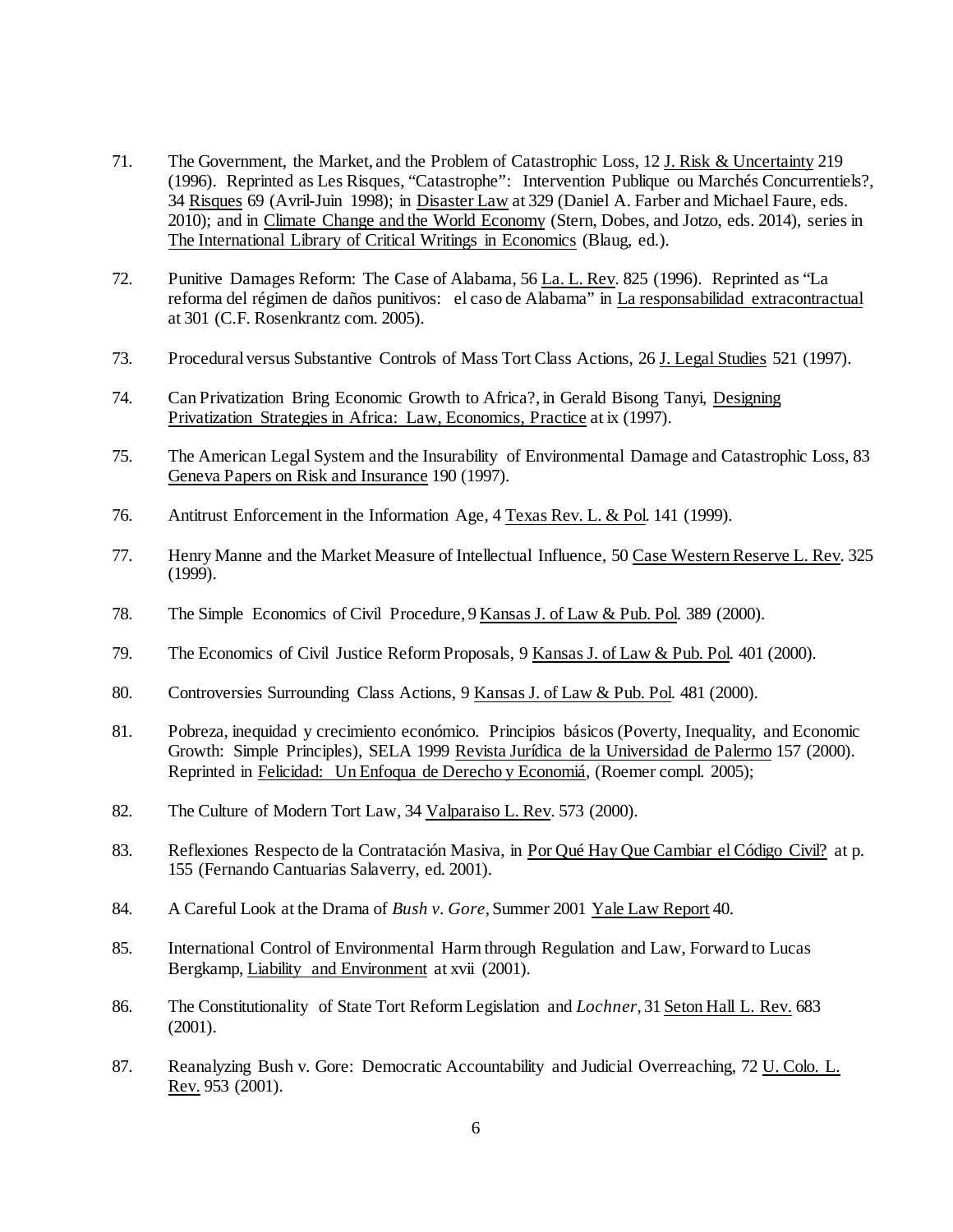- 88. Derechos economicos, derechos personales y otras restricciones sobre los resultados de las mayorias, (Economic Rights, Personal Rights, and Other Constraints on Majoritarian Outcomes), Los derechos fundamentales, SELA 2001 at 19. Reprinted in 7 Revista de Economia y Derecho 59 (2010).
- 89. U.S. v. Microsoft: A Legal and Economic Analysis of the Settlement, Washington Legal Foundation, Contemporary Legal Notes, Number 41, March, 2002.
- 90. The [Punitive Damages] Problem and Efforts to Understand it, in Sunstein, et al., Punitive Damages: How Juries Decide at 1 (2002).
- 91. L'antitrust negli Stati Uniti e in Europa. Analisi e psicoanalisi di una divergenza (The Prospects of Convergence of U.S. and European Commission Competition Policies), 4 mercato concorrenza regole 151 (April 2002).
- 92. Government Insurance versus Market Insurance, 28 Geneva Papers on Risk and Insurance 71 (2003).
- 93. Small Business, Economic Growth, and the Huffman Conjecture, 7 J. of Small and Emerging Business Law 1 (2003).
- 94. Flawed Efforts to Apply Modern Antitrust Law to Network Industries, in High-Stakes Antitrust at 117 (AEI/Brookings Institute Press, 2003).
- 95. The Cumulative Sources of the Asbestos Litigation Phenomenon, 31 Pepperdine L. Rev. 261 (2004).
- 96. The Problematic Structure of the September 11<sup>th</sup> Victim Compensation Fund, 53 DePaul L. Rev. 527 (2004).
- 97. Beyond Brown: Opportunity versus Equality as an Empowerment Norm: An Essay for Owen Fiss, 58 U. Miami L. Rev. 347 (2004).
- 98. The Gentle Genius of Franco Romani in Franco Romani, scienziato sociale 1935-2002 at 131 (da Empoli & Pulitini eds., 2004).
- 99. What We Know and What We Don't Know about Modern Class Actions, Manhattan Inst., Civil Justice Rep. (2005).
- 100. The Rise of Law and Economics: A Memoir of the Early Years in Law and Economics: Essays by the Founding Fathers at 350 (Rowley & Parisi, eds.) (2005); reprinted as El surgimiento del análisis económico del derecho: una memoria de los primeros años, 2 Revista de Economía y Derecho 51 (Autumn 2004).
- 101. Reexamining the Market for Judicial Clerks and other Assortative Matching Markets, 22 Yale J. Reg. 123 (2005).
- 102. Reduciendo la Pobreza Global: Teoría, Práctica y Reforma (Reducing Global Poverty: Theory, Practice and Reform), SELA 2005: Law and Poverty.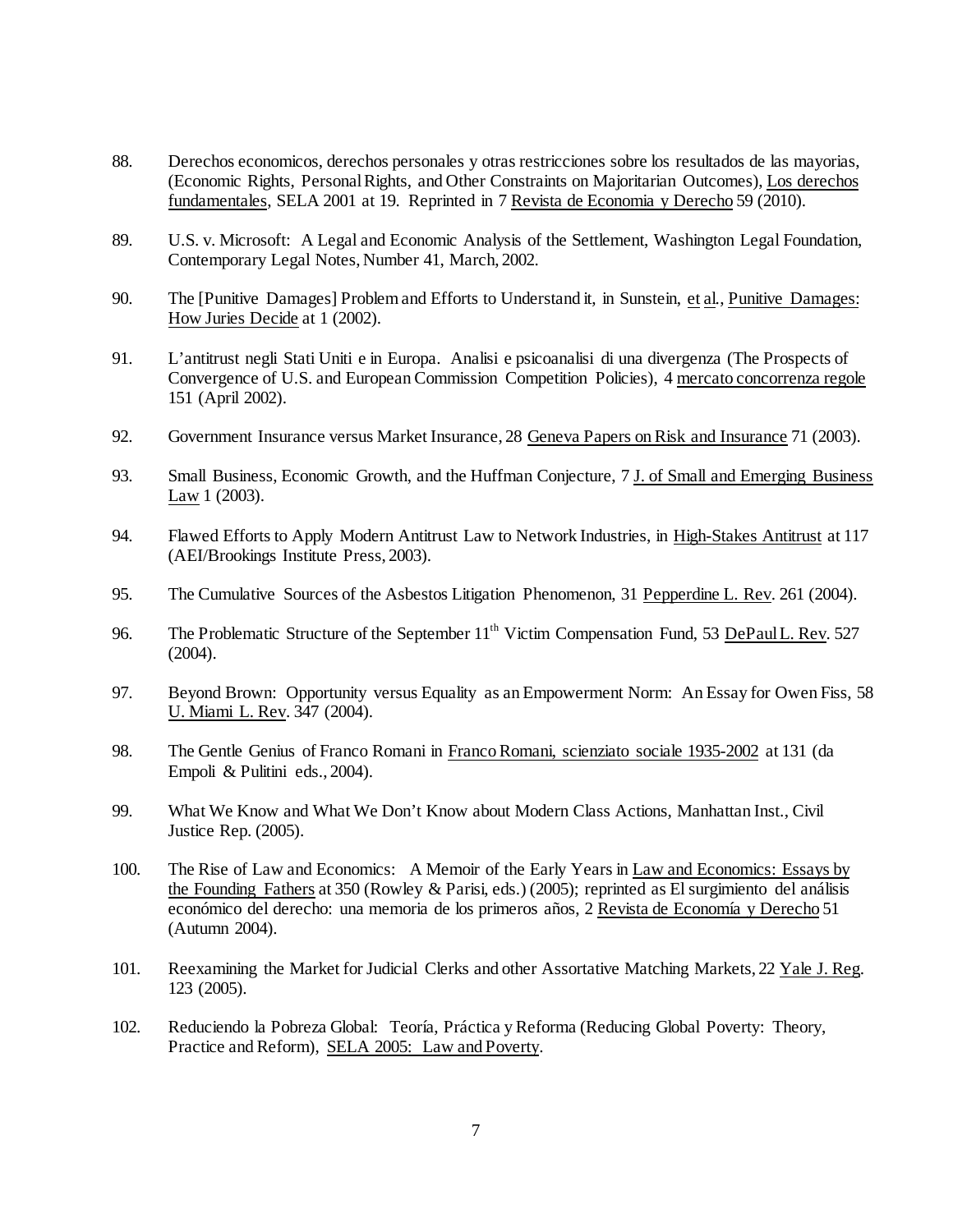- 103. Law and Economics, in American Conservatism: An Encyclopedia at 490 (Frohnen, Beer & Nelson eds. 2006).
- 104. The Modern Transformation of Civil Law, 54 Buff. L. Rev. 957 (2006).
- 105. *Aspen Skiing*: Product Differentiation and Preventing Free Riding as Monopolization (with Jonathan Lewinsohn), in Antitrust Stories at 229 (Fox & Crane eds., 2007).
- 106. Networks and Antitrust Analysis, 1 Issues in Competition Law and Policy 641 (ABA Section of Antitrust Law 2008). Reprinted as "Repensando o Direito da Concorrência na era das indústrias de rede" (Rethinking Antitrust Law in an Age of Network Industries), 27 Revista de Direito Público da Economia (Journal of Public Law and Economics) 97 (2009).
- 107. Perspectives on the Future Direction of Antitrust, 22 Antitrust 27 (2008).
- 108. The Abiding Influence of *The Antitrust Paradox*: An Essay in Honor of Robert H. Bork, 31 Harv. J.of Law & Public Policy 455 (2008).
- 109. Francesco Busnelli and the Development of Modern Tort Law in the U.S., Italy, and the European Community, II Liber Amicorum per Francesco D. Busnelli at 437 (2008).
- 110. "The Limits of Antitrust" and the Chicago School Tradition, 6 J. Competition Law & Economics 1 (2010); doi: 10.1093/joclec/nhp027. Revised version reprinted in The Limits of Competition Law at 15 (Lianos & Sokol, eds. 2011).
- 111. The Economic Case for Tort Reform, Tort Reform: Commentary and Other Materials, Andrew Popper at (2010), available at http://exchange.westlaw.com.
- 112. Michael Trebilcock and the Past and Future of Law and Economics, 60 U. Toronto L.J. 155 (2010); doi: 10.3138/utlj.60.2.155.
- 113. Timing "Disturbances" in Labor Market Contracting: Roth's Findings and the Effects of Labor Market Monopsony, 28 J. Labor Econ. 447 (2010).
- 114. El Dinero y la Justicia: George Priest y el Análisis Económico del Derecho (Marcelo Alegre, ed. 2010).
- 115. Market Share Liability in Personal Injury and Public Nuisance Litigation: An Economic Analysis, 18 Sup. Ct. Econ. Rev. 109 (2010).
- 116. "The Importance of Law in Promoting Innovation and Growth" (with Robert Cooter, Aaron Edlin and Robert E. Litan), in Rules for Growth: Promoting Innovation and Growth through Legal Reformat 1 (Kauffman Foundation, 2011).
- 117. "Advancing Antitrust Law to Promote Innovation and Economic Growth", in Rules for Growth: Promoting Innovation and Growth through Legal Reformat 209 (Kauffman Foundation, 2011).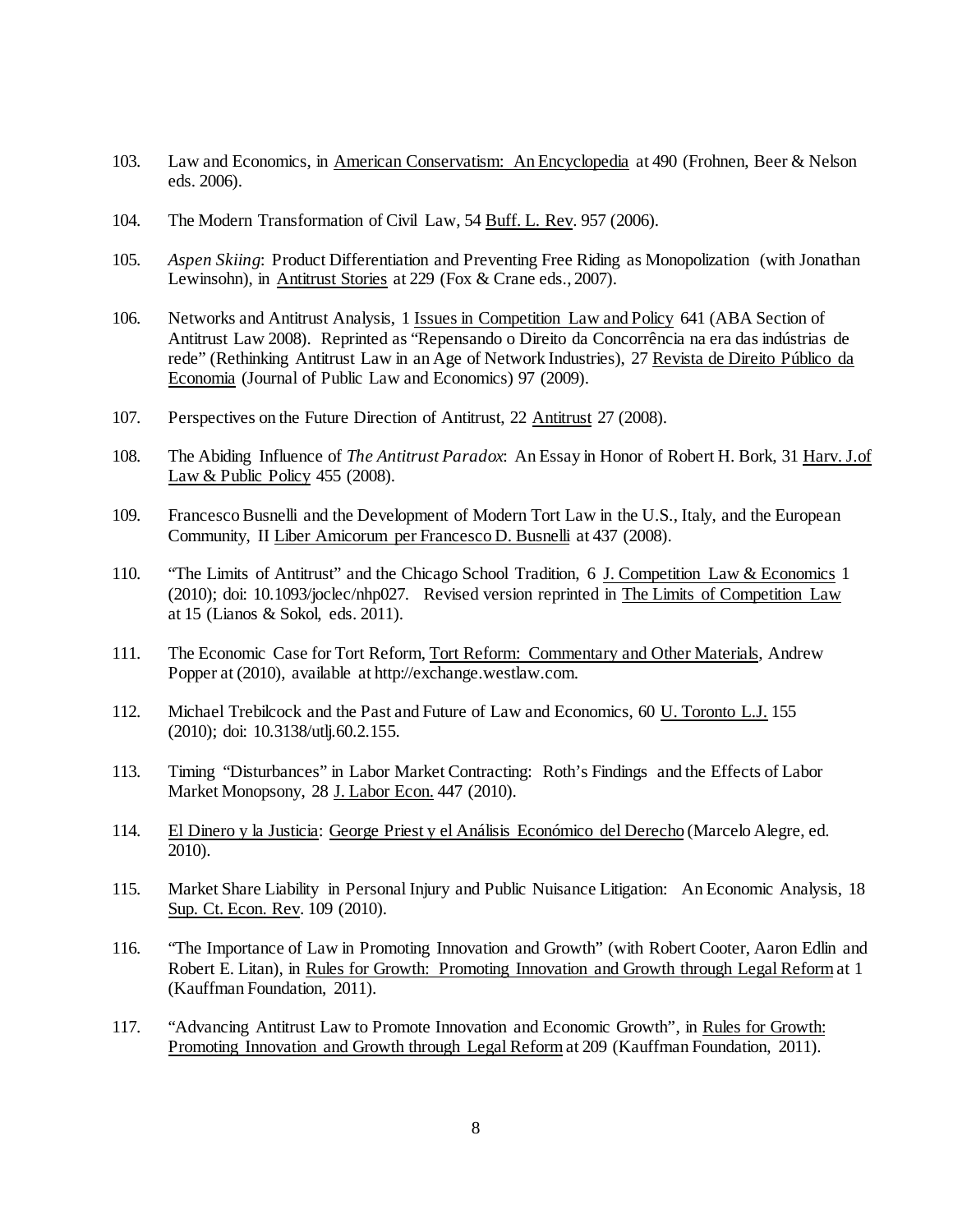- 118. "The Effects of Modern Tort Law on Innovation and Economic Growth", in Rules for Growth: Promoting Innovation and Growth through Legal Reform at 273 (Kauffman Foundation, 2011).
- 119. Reconstruyendo la libertad, Una selección de articulos de: George L. Priest (Compliación y revisión Marina Lazarte) (2011).
- 120. The Curious Treatment of Capitalism in Legal Education, 46 SOCIETY (2012). Also available a[t http://www.springerlink.com/openurl.asp?genre=article&id=doi:10.1007/s12115-012-9534-z.](http://www.springer.com/alert/urltracking.do?id=Lc10cdeM9e02b9Saffab63)
- 121. Rethinking the Economic Basis of the Standard Oil Refining Monopoly: Dominance Against Competing Cartels, 85 So. Cal. L. Rev. 499 (2012).
- 122. *Standard Oil*, The Origins of Dual Antitrust Jurisdiction in the U.S., and the Modern Justification for Unified Enforcement, 1 Concurrences (2013); reprinted in I William E. Kovacic: An Antitrust Tribute *Liber Amicorum*at 291 (Charbit & Ramundo, eds., 2012).
- 123. Competition Law in Developing Nations: The Absolutist's View, Competition Law and Development at 79 (Sokol, Cheng, and Lianos eds., Stanford University Press, 2013).
- 124. The Expansion of Modern U.S. Tort Law and its Excesses, in The American Illness: Essays on the Rule of Law at 249 (F.H. Buckley ed., Yale University Press, 2013).
- 125. Robert H. Bork and the Yale School of Antitrust Analysis, Summer 2013 Yale Law Report 34.
- 126. Bork's Strategy and the Influence of the Chicago School on Modern Antitrust Law, 57 J. Law & Econ. S1 (2014).
- 127. Ronald Coase: Firms and Markets, Man and the Economy, Volume 1, Issue 2 at 143 (De Gruyter, 2014).
- 128. The Illusive Attraction of No Fault, forthcoming \_\_\_ Clev. St. L. Rev. \_\_ .
- 129. The Economics of Insurance and the Current Restatement Project, forthcoming George Mason L. Rev.  $_{\_}$  (2016).
- 130. The Political Order and the Market Order, forthcoming.
- 131. The Uncertain Welfare Effects of Railroad Competition and Railroad Regulation, 1870-1900, forthcoming  $\frac{1}{2}$  J. Competition L. & Econ.  $\frac{1}{2}$  (2016).
- B. Current Drafts in Circulation
- 132. Internalizing Costs (mimeo 1984, 1987, 1989, 1990).
- 133. The Current Crisis in Compensation Systems for Traffic Accidents in the United States (mimeo 1990).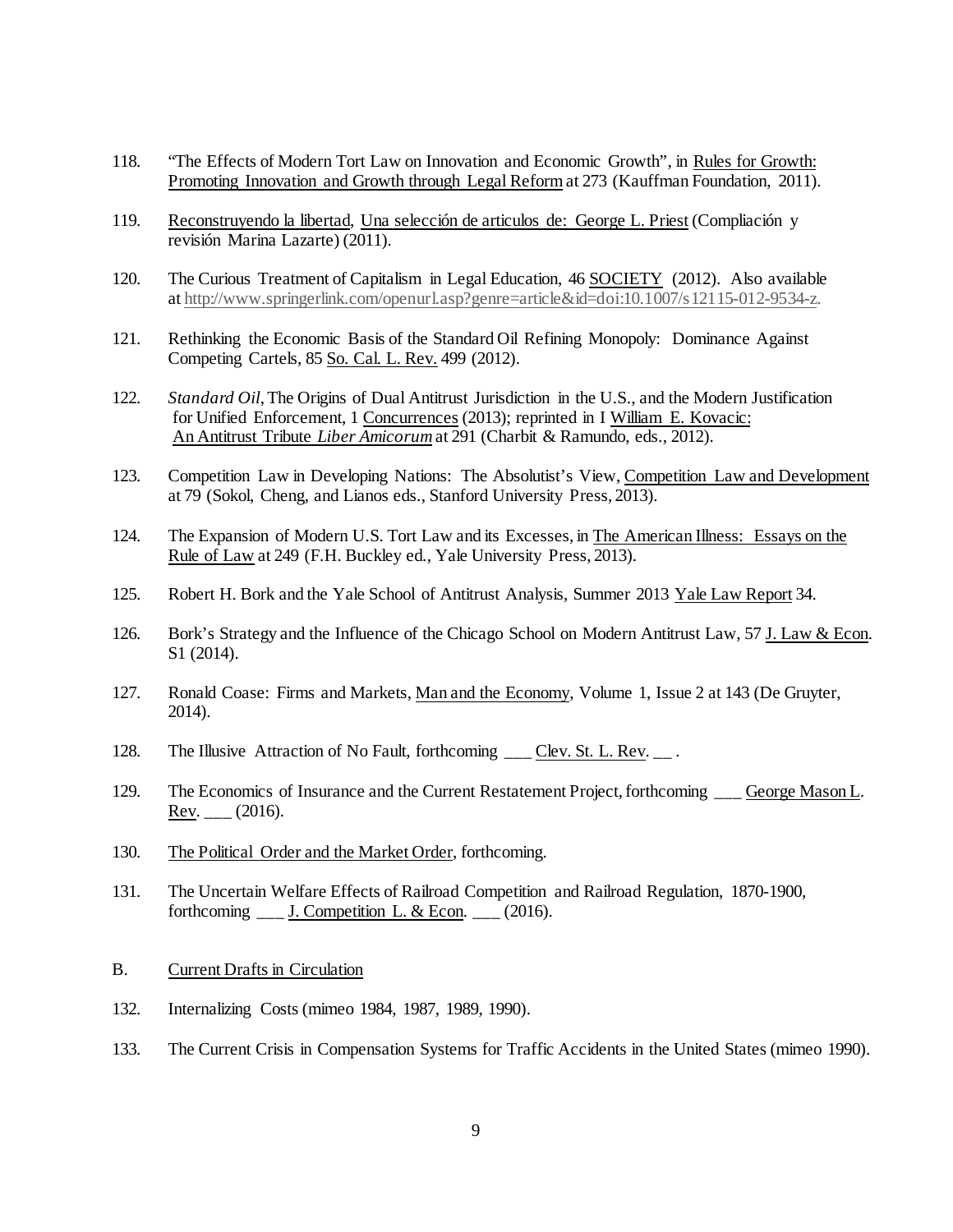- 134. Justifying Tort Reform in our Confused System of Accident Law (mimeo 1991).
- 135. The Government versus the Market in Protecting against Economic Misfortune (July 1998).
- 136. The Evolution or Design of the Common Law: The Unexplained Sources of the Common Law (March, 2015)
- C. Legislative, Executive and Regulatory Testimony (\* indicates written report also submitted).
- 137.\* Modernizing the Regulation of Product Warranties, Federal Trade Commission, 1985.
- 138.\* "Products Liability Reform and the Dodd and Gorton Amendments to S.100", United States Senate Committee on Commerce, Science and Transportation, June 25, 1985.
- 139.\* "A Legal Analysis of the Jurisdiction and Choice of Law Provisions of the Gorton Amendment No. 1951 to S.1999" (with Professor Perry Dane), United States Senate Committee on Commerce, Science and Transportation, June 13, 1986.
- 140. "Tort Reform and Insurance Regulation", Select Committee on Insurance, California Legislature, October 20, 1986.
- 141. "A Legal Analysis of S.2805, An Act Concerning Product Liability and Punitive Damages", Committee on the Judiciary, New Jersey Senate, February 9, 1987.
- 142.\* "Joint and Several Liability: The Issues and Remaining Questions", Ontario Law Reform Commission, March 23, 1987.
- 143. "Products Liability Reform and the Insurance Crisis", Committee on the Judiciary, Louisiana Senate, June 9, 1987.
- 144.\* "An Analytical Critique of the United States' No-Fault Automobile Experience", Inquiry into Motor Vehicle Accident Compensation in Ontario (Osborne Inquiry), June 30, 1987.
- 145.\* "Hearings on the Nomination of Robert H. Bork to be Associate Justice of the Supreme Court of the United States", Committee on the Judiciary, United States Senate, 100th Congress, 1st Session 2439- 2444 (1987).
- 146.\* "The Liability Crisis, the Antitrust Suits and the McCarran-Ferguson Act", Subcommittee on Antitrust, Monopolies and Business Rights, Committee on the Judiciary, United States Senate, June 14, 1988.
- 147.\* "Allowing Drivers a Choice between No-Fault and Fault-Based Auto Insurance: An Analytical Critique", Ontario Automobile Insurance Board, May 24, 1989.
- 148. "Alternative Compensation Systems and the Problems of Modern Tort Law", Minnesota Injury Compensation Study Commission, June 21, 1989.
- 149.\* "The Costs of Regulation Given the Role of the Insurance Industry in Modern Society", Consolidated Hearings before the Insurance Commissioner of the State of California, January 9, 1990.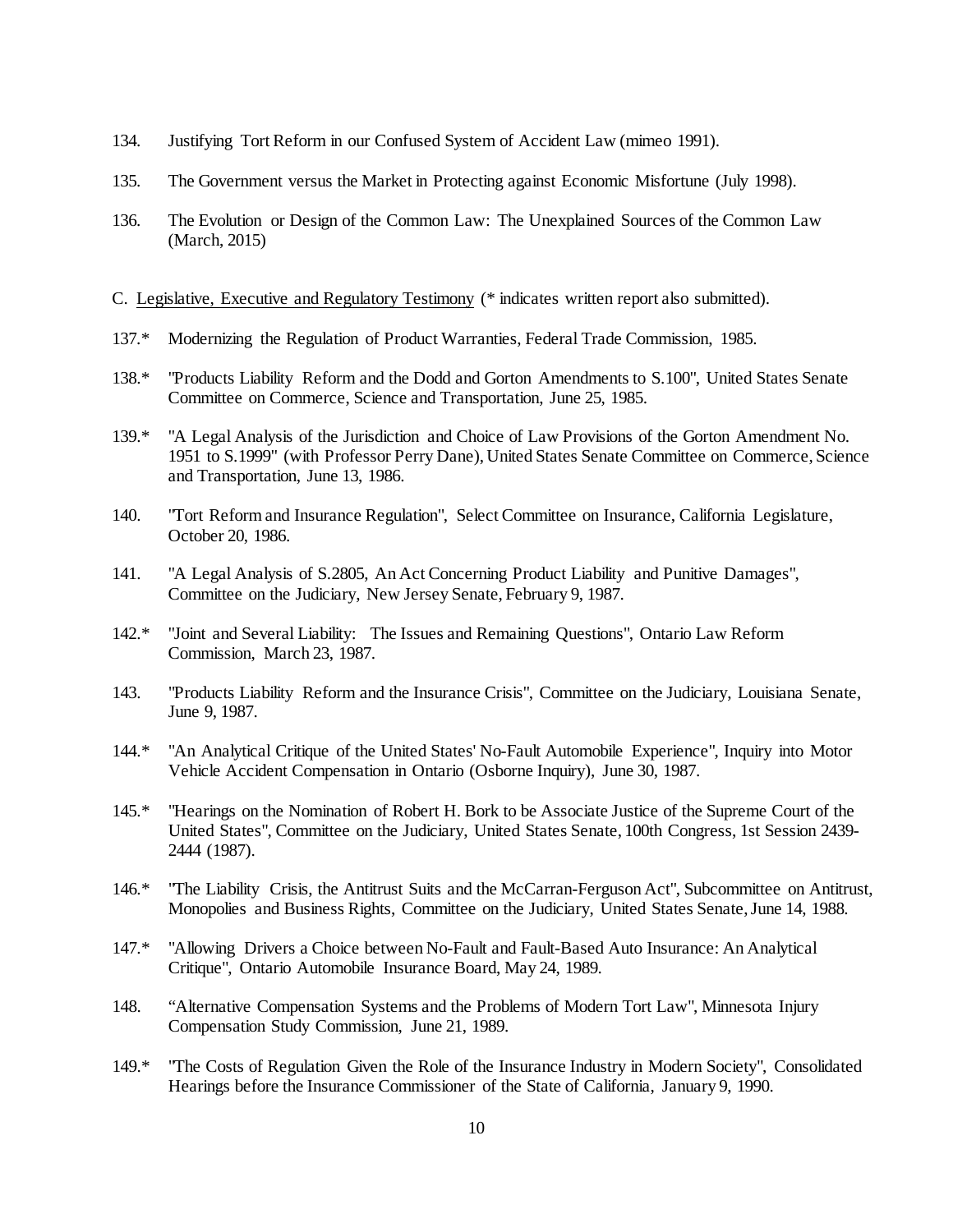- 150.\* "The Successes and Failures of Threshold No-Fault Systems in the United States", Standing Committee on General Government, Parliament of Ontario, January 17, 1990.
- 151.\* "The Effects of Proposition 103 on Consumers and on Competition in Property/Casualty Insurance", Comment on Proposed Regulations, Department of Insurance, State of California, April 8, 1991.
- 152.\* "Confiscatory Regulation and the Effects of Proposition 103's Rollback Orders on Consumers and on Competition in Property/Casualty Insurance", Department of Insurance, State of California, November 21, 1991.
- 153.\* "Internalizing the Costs of Nuclear Power", Ontario Court (General Division), April 23, 1993.
- 154. "The Economic Function of Life Insurance Agency Commissions and the Effects on Consumers of Mandatory Rebates," Department of Insurance, State of California, October 18, 1993.
- 155.\* "How to Privatize Intelsat".
- 156.\* McCarran-Ferguson Reform, State Regulation and the Consumer Interest, National Conference of Insurance Legislators, New York, November 12, 1994.
- 157.\* "Statement Concerning H.R. 10", Common Sense Legal Reforms Act of 1995, Committee on the Judiciary, 104th Congress, February 13, 1995.
- 158.\* "Statement Concerning Punitive Damages Tort Reform," Committee on the Judiciary, United States Senate, April 4, 1995; and "Response to Statement of [Clinton] Administration Policy of April 25, 1995," May 2, 1995.
- 159. "Punitive Damages Reform in Historical Perspective," Hearing on S.1554, "Fairness in Punitive Damages Awards Act," Committee on the Judiciary, United States Senate, July 29, 1998; and Response to Senator Orrin G. Hatch, Chairman, United States Senate Committee on the Judiciary Re: S.1554, "Fairness in Punitive Damages Award Act," September 3, 1998.
- 160. "The Antitrust Implications of the Cable Bills," New Jersey State Assembly, February 3, 2003; New Jersey State Senate, March 10, 2003.
- 161. Securing Our Economic Future: The White House Conference on the Economy, The High Costs of Lawsuit Abuse, December 15, 2004, <http://www.whitehouse.gov/news/releases/2004/12/print/20041215-11.html>

#### D. Journalism

- 162. "The Benefits of Tort Reform--Sense & Nonsense", Wall Street Journal, February 11, 1987 at 26.
- 163. "USA, Cartelli in Rimonta" in Dossier Antitrust at 23, Il Sole 24 Ore, 29 January 1988, Roma, Italia.
- 164. Commentary, "The (Pop-Gun) War Against the Insurers", Hartford Courant, June 26, 1988 at C1.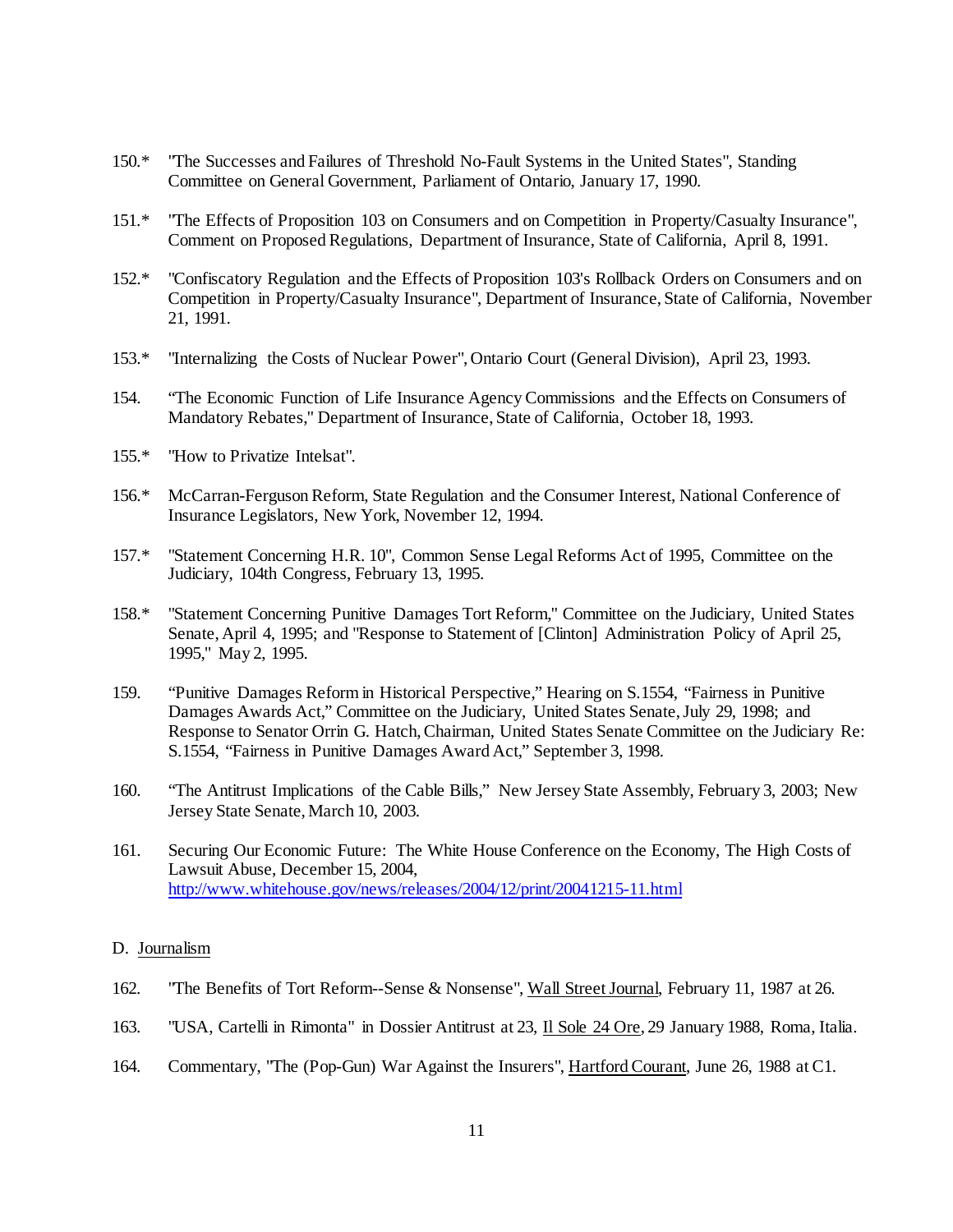- 165. "Tort Law, Insurance, and the Insurance Crisis", in Tort Law and the Insurance Crisis, The World & I at 522 (Criner ed., February, 1989).
- 166. "How to Control Liability Costs", Fortune, April 24, 1989 at 323.
- 167. "The Antitrust Suit Counteroffensive to Tort Reform", Legal Backgrounder, Washington Legal Foundation, May 12, 1989.
- 168. "Negli States la Privatizzazione si Chiama Deregulation", L' Opinione, 21 March 1989 at 57, Roma, Italia.
- 169. "Will Argentina Simply Replace One Monopoly With Another?", Wall Street Journal, September 22, 1989 at A13.
- 170. "What Bork and Sarokin Have in Common", (letter) Wall Street Journal, August 22, 1994 at A15.
- 171. "The Punitive Damages Problem in Alabama", Birmingham News, December 29, 1996 at 1C.
- 172. "The Supreme Court Passes the Buck on Asbestos", Wall Street Journal, July 2, 1997 at A15.
- 173. "True Conservatism and Satellite Competition", Space News, May 11, 1998 at 21; reprinted Congressional Record, May 20, 1998 at E908.
- 174. "The Stakes in the Case against Microsoft", Wall Street Journal, May 19, 1998 at A22; "The Dangers of Attack on Microsoft" (response to Robert H. Bork), Wall Street Journal, June 8, 1998 at A23.
- 175. "The Conservative Delusion over Auto Choice", Wall Street Journal, July 21, 1998 at A14. Reprinted in "On the Issues," American Enterprise Institute, August, 1998; Louisiana Advocates at 4 (September, 1998).
- 176. "Why Clinton Lied", Wall Street Journal, September 23, 1998 at A22.
- 177. "Trial by State," review of Richard A. Posner, *An Affair of State* in Wall Street Journal, September 14, 1999 at A20.
- 178. "Judge Jackson's Case against Microsoft," Wall Street Journal, November 8, 1999 at A50.
- 179. Dialogue with Jonathan Zittrain: "The False Epic of the Microsoft Decision," November 24, 1999; "Judge Jackson's Case More Carefully Considered," November 30, 1999; "General Rules, the Remedy in Microsoft, and the Role of Judge Posner," December 1, 1999, Slate Magazine, www.slate.com/dialogues
- 180. "Don't Count on a Breakup," Wall Street Journal, April 26, 2000 at A26; reprinted in the Toronto Financial Post, April 28, 2000 at C19.
- 181. "On Character Assassination," Yale Docket, May 2000 at p. 3.
- 182. "Some Kind of Remedy," New York Times, June 9, 2000 at A31.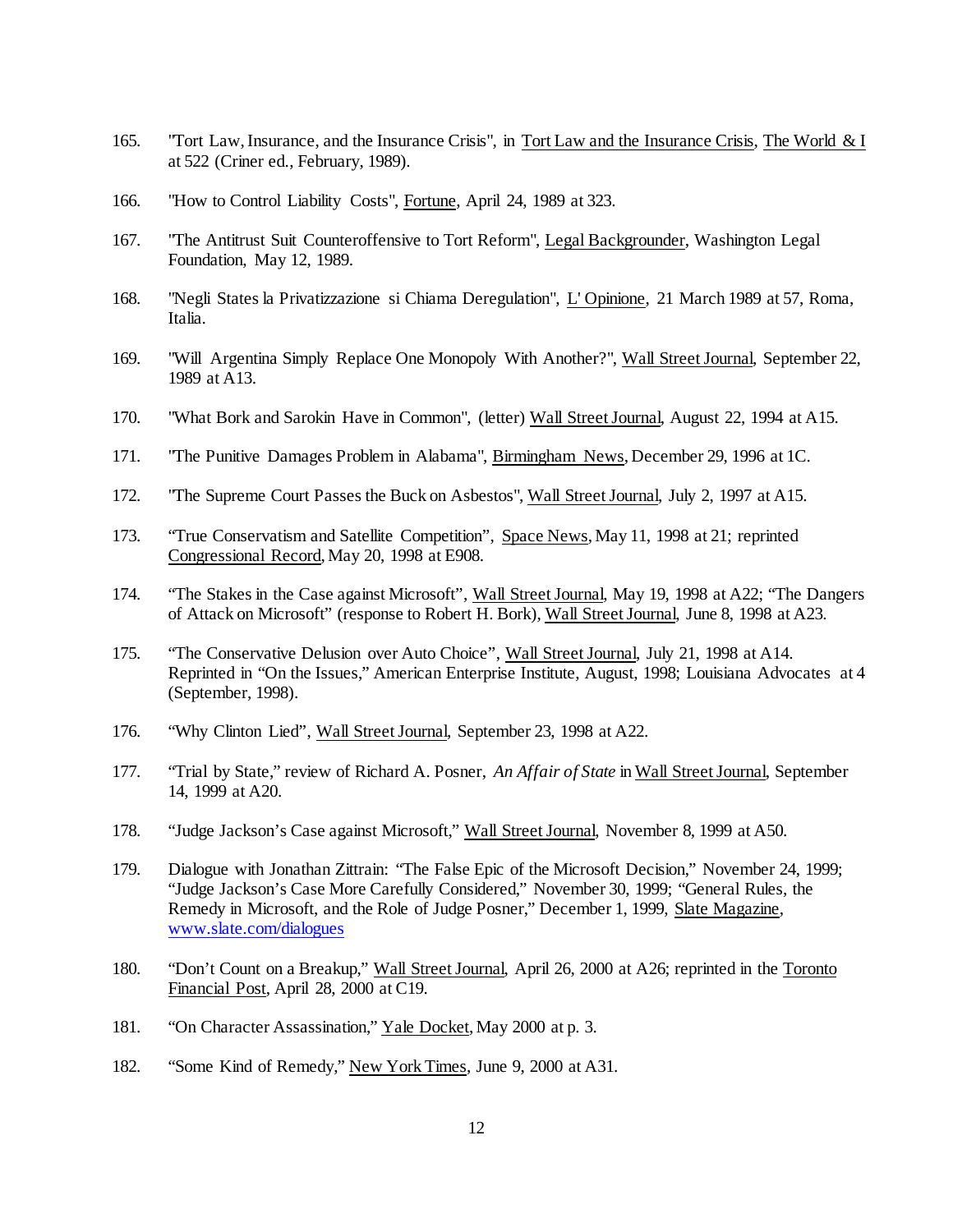- 183. "Letter to Larry," The Industry Standard, July 3, 2000 at 122.
- 184. "Community Impact Evaluation Needed," The Denver Post, August 12, 2000 at 7B.
- 185. "It's Not Just Alabama," Reader's Digest, October 2000 at 156.
- 186. "The Deeper Scandal of the Clinton Pardons," (with Minor Myers III), Christian Science Monitor, February 26, 2001 at 9.
- 187. "A Ruling for 'Predators'–and Consumers," Wall Street Journal, May 3, 2001 at A18.
- 188. "The GE/Honeywell Precedent," (with Franco Romani), Wall Street Journal, June 20, 2001 at A18.
- 189. "Justice Bows to Reason," Wall Street Journal, September 7, 2001 at A14.
- 190. "Microsoft Wins . . . Sort Of," Wall Street Journal, November 2, 2001 at A14.
- 191. "Microsoft and the Courts," (response to Larry Lessig) New York Times, November 16, 2001 at A24.
- 192. "The End of the Microsoft Case," Wall Street Journal, November 4, 2002 at A14; reprinted in the National Post, November 5, 2002 at FP15.
- 193. "Class Warfare," Wall Street Journal, May 5, 2003 at A14; reprinted in the National Post, May 6, 2003 at FP15.
- 194 "An Expensive Game to Play," April 12, 2004, Tech Central Station, [www.techcentralstation.com/041204E.html](http://www.techcentralstation.com/041204E.html)
- 195. "Supreme Wisdom," Wall Street Journal, June 18, 2004 at A10.
- 196. "Tackling Tort Reform," February 11, 2005, National Review Online, <http://www.nationalreview.com/comment/priest200502111122.asp>
- 197. "Globalization and the Olympics," (with Minor Myers III), Wall Street Journal, August 25, 2008 at A11.
- 198. "The Justice Department's Antitrust Bomb," Wall Street Journal, June 2, 2009 at A21.
- 199. "Stevens and Antitrust," (with William Ranney Levi), National Law Journal, May 24, 2010 at 46, <http://www.law.com/jsp/nlj/PubArticleNLJ.jsp?id=1202458536633&hbxlogin=1>
- 200. "Commentary: The loose threads in *American Needle*," National Law Journal, August 4, 2010, <http://www.law.com/jsp/nlj/PubArticleNLJ.jsp?id=1202464238938>
- 201. "Washington's Antitrust Timewarp," Wall Street Journal, September 6, 2011 at A21.
- 202. "Will Mexico Harm its Citizens by Departing From Established Antitrust Policy," Forbes Blogs, October 2, 2011,<http://blogs.forbes.com/georgepriest/>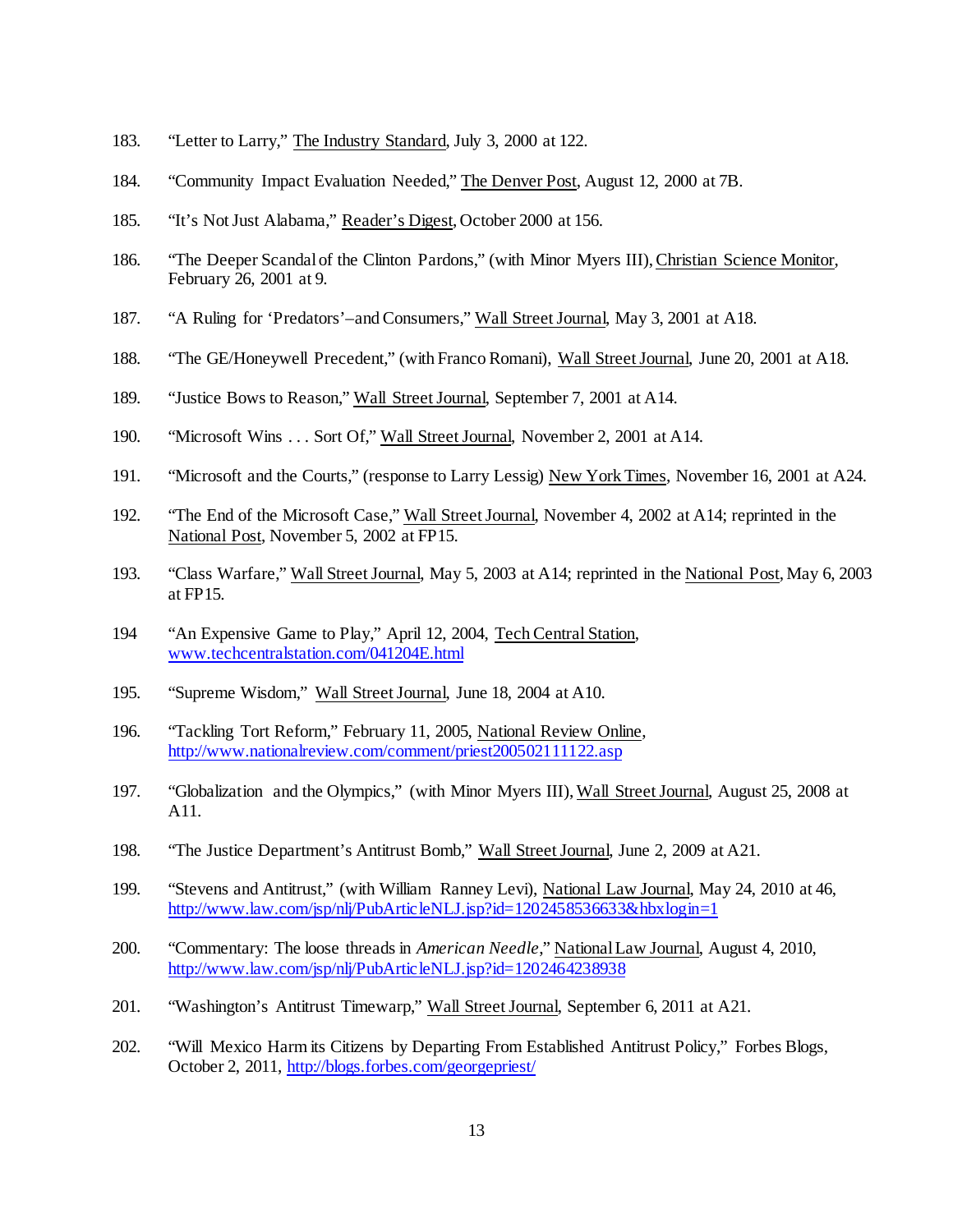- 203. "Piketty's Political Hunch," The American, July 5, 2014, <http://american.com/archive/2014/july/pikettys-analysis-examined>
- 204. "Apple Should Win Its E-Book Appeal," Wall Street Journal, December 14, 2014 at A13.

### Distinguished Lectureships:

Olin Distinguished Lecture Series, University of California at Los Angeles School of Business (Inaugural Lecture, 1985).

Monsanto Lecture in Tort Law and Jurisprudence, Valparaiso Law School (Inaugural Lecture, 1987).

Distinguished Visiting Professor in Legal Theory, University of Toronto Faculty of Law and Department of Economics, Michelmas Term, 1988.

Martin P. Miller Centennial Lecture, University of Denver College of Law, 1992.

Fifty-Sixth Cleveland-Marshall Fund Lecture, Cleveland-Marshall College of Law, 1993.

Twenty-Sixth Geneva Lecture on Insurance, Geneva Association, 2002.

Twentieth Higgins Distinguished Visiting Professor, Lewis & Clark Law School, 2003.

Distinguished Economist Lecture, Bureau of Competition, Federal Trade Commission, 2004.

### Other Awards:

Templeton Honor Rolls for Education in a Free Society, 1997.

Profesor Honorario, Universidad Peruana de Ciencias Aplicadas, Lima, Peru, 2003.

Member, American Academy of Arts and Sciences.

### Teaching:

Recent courses: Antitrust; Advanced Antitrust: Network Industries; Insurance and Public Policy; Capitalism; Capitalism Film Society; Regulated Industries; Constitutional Law; Federalism; Campaign Finance Regulation; Products Liability; Torts; Advanced Torts; Civil Procedure; Democracy or Capitalism? (seminar).

Other offerings: Contracts; Commercial Law; Price Theory; Remedies; Criminal Case Settlement (seminar); Theories of the Common Law (seminar).